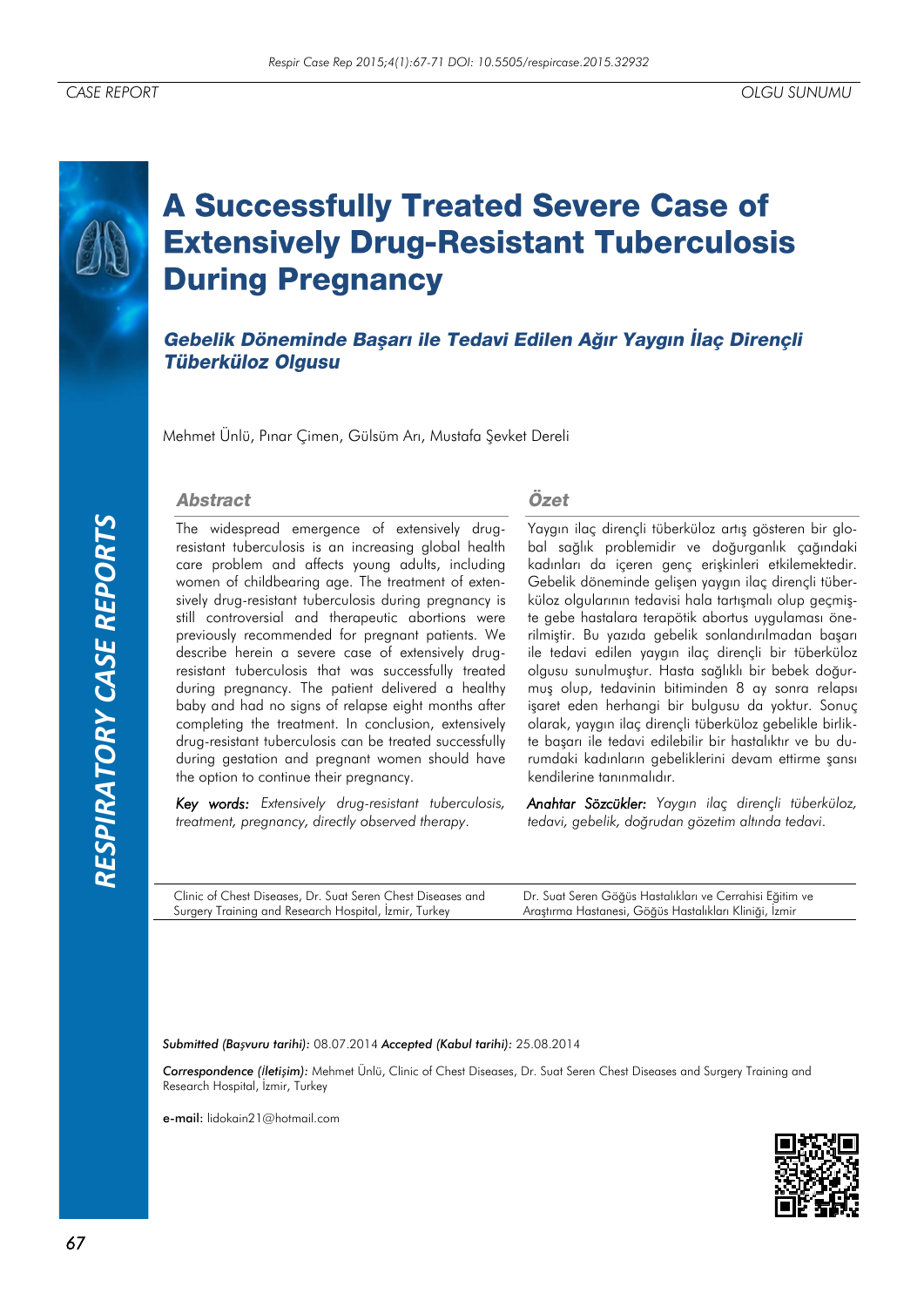The advent of antibiotics and the adoption of directly observed therapy (DOT) for the treatment of tuberculosis (TB) represented a major breakthrough in the fight against the disease. However, TB still remains a leading cause of morbidity and mortality all over the world, and drug-resistant strains of TB are rapidly emerging worldwide (1). The treatment of extensively drug-resistant tuberculosis (XDR-TB) relies on drugs that are less potent and more toxic than those used to treat drug-susceptible strains. Thus, treatment success is lower and mortality is higher than achieved in nonresistant TB (2). On the other hand, XDR-TB is a global public health problem affecting women of childbearing age, and little is known about the safety of the drugs used to treat XDR-TB during pregnancy. It is possible to treat such cases during pregnancy with the right combination of the antimycobacterial drugs and close medical follow-up.

Here we report a severe case of pregnant XDR-TB that was treated successfully without termination of pregnancy.

### CASE

A 25-year-old Azerbaijani female presented to the emergency department of our hospital with dyspnea, chronic cough, night sweats, and intermittent high fever. She had a history of pulmonary TB, which was diagnosed and treated in Azerbaijan with six months of self-administered therapy in 2007. Although she mentioned that her disease was treated successfully, the result of this treatment procedure was not clear. She was illiterate and had no written information about her past medical history. She had fewer symptoms after the six-month treatment regimen, and migrated to the Russian Federation to find employment. Her health status worsened again five months after migration, and she received TB relapse treatment in the Russian Federation in the form of oral drugs and injectable agents for three months before defaulting treatment due to economical problems. The content of this treatment regimen was unclear. She did not receive antimycobacterial treatment for three years and moved to Turkey in January 2011 to seek medical treatment.

She was hospitalized under air-borne isolation in a negative pressure room in the TB department of our hospital. The examination of blood samples revealed leukocytosis (29,400/mm<sup>3</sup> ), anemia (hemoglobin: 10.4 g/dl) and thrombocytosis (607,000/mm<sup>3</sup> ). The results of the blood chemistry tests were within normal limits. Erythrocyte sedimentation rate was 110 mm/h and serum level of Creactive protein was 14.5 mg/dL. Tuberculin skin test

(TCT) was measured as 18 millimeters at the end of 72 hours and anti-HIV antibody tests were negative. There was no history of chronic diseases and she was a life-long non-smoker. The measurement of arterial blood gas analysis revealed the following values:  $pH: 7.44$ ,  $PaCO<sub>2</sub>:$ 32 mm Hg,  $PaO<sub>2</sub>$ : 49 mm Hg,  $HCO<sub>3</sub>$ : 27 mmol/L and  $SaO<sub>2</sub>$ : 86%, this was compatible with hypoxemic respiratory failure. Her chest radiograph findings included reticulonodular opacities throughout both lungs, and cavity formations located in the upper zones of the lungs (Figure 1). Computerized tomography of the thorax (thorax-CT) demonstrated a loss of lung volume, cystic and varicose enlargements of the bronchial tree, cavity formations, and consolidations in the different zones of both lungs (Figure 2). Upon presentation to our hospital, her sputum acidfast bacillus (AFB) smear was 3+. Rapid polymerase chain reaction (PCR)-based antimicrobial susceptibility testing detected Mycobacterium tuberculosis with mutations in the katG and rpoB genes, indicating resistance to isoniazid and rifampicin, respectively. Her history indicated a case of multidrug-resistant tuberculosis (MDR-TB), and therefore, a combination treatment involving secondline drugs (moxifloxacin, ethionamide, cycloserine, paraaminosalicylic acid, capreomycin, and clofazimine) was initiated while awaiting the results of the drug susceptibility testing (DST). The BACTEC MGIT 960 System showed Mycobacterium tuberculosis complex (MTC) resistance to all oral first-line drugs (isoniazid, rifampicin, pyrazinamide, ethambutol, and streptomycin). Furthermore, the Epsilometer test (Etest) determined mutations in the gyrA and rrs genes, which were compatible with the resistance to oral fluoroquinolones and injectable second line agents. As a result, the patient was diagnosed with XDR-TB. The treatment regimen continued with the same drugs, and clarithromycin with amoxicillin-clavulanic acid were added to her remaining therapy.



*Figure 1: Chest radiograph of the patient on admission*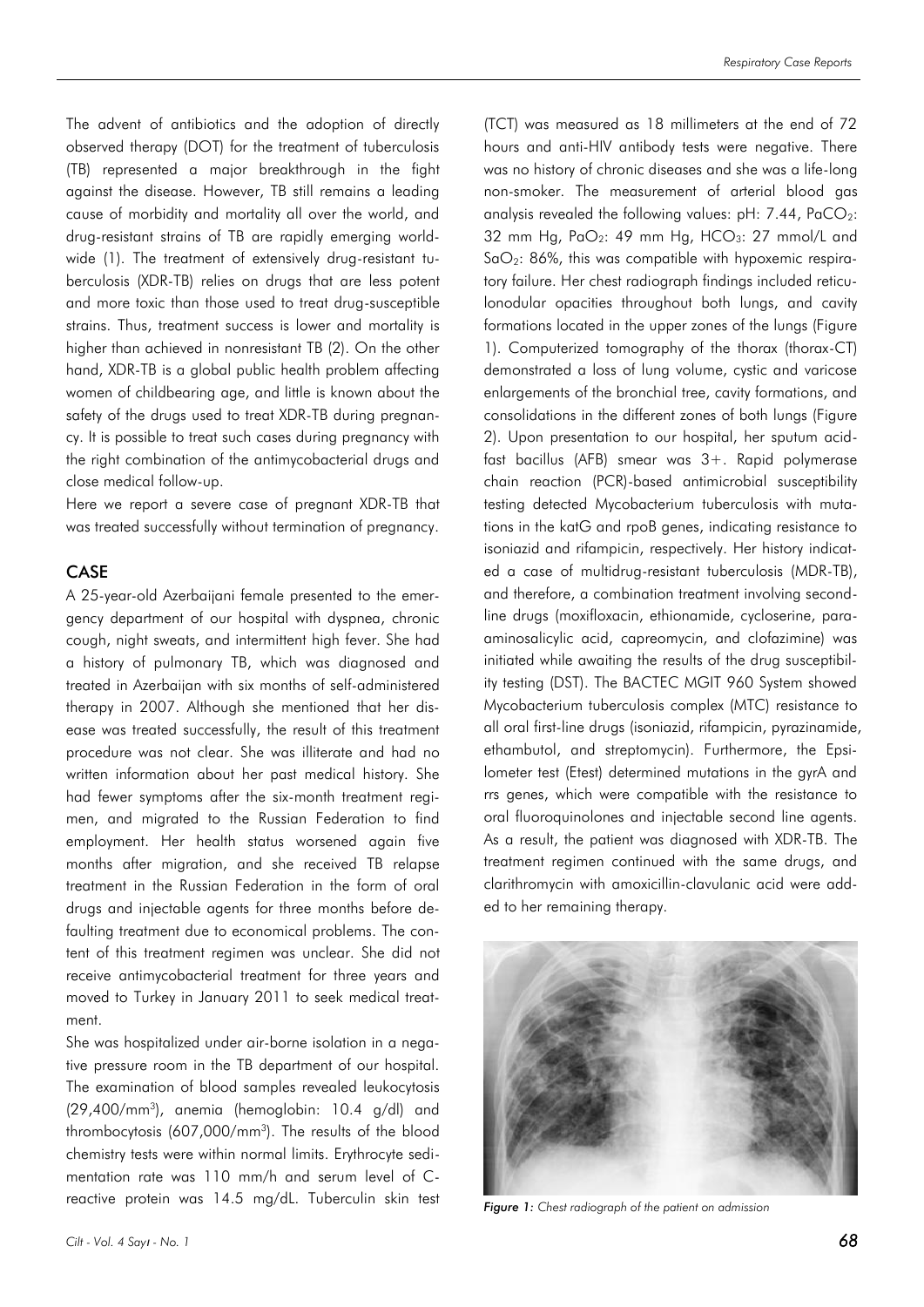

*Figure 2: Images of the computerized tomography of the thorax on admission*

The treatment regimen was administered under inpatient directly observed therapy (DOT) and her clinical condition was complicated by drug-related side effects and toxicity after some time. At the second month of the treatment, she expressed the signs of depression and suicidal tendencies, which were attributed to cycloserine and this drug was discontinued. Hypothyroidism developed, likely as a side effect of ethionamide, which was treated with Lthyroxin replacement. Her shortness of breath decreased and there was no further requirement for oxygen supply.

At the third month of the treatment, she expressed abdominal pain, and the ultrasound examination revealed a 16-week live intrauterine pregnancy. She was referred to the local medical council and recommended her two options after explanation of all possible risks of antimycobacterial drugs: terminate the pregnancy or continue treatment while pregnant. The patient was anxious not to abort and elected to continue her pregnancy. She signed a written consent form in which she mentioned her insist to continue XDR-TB treatment with the pregnancy. Close obstetric follow-up led to a favorable outcome and she delivered a baby who appeared entirely normal at birth. The chest radiograph of the baby included normal findings and TCT was negative at birth. The baby received isoniazid chemoprophylaxis (10mg/kg/day) for three months and at three months of the chemoprophylaxis had no sign of active TB. Therefore, secondary chemoprophylaxis was continued for six months. The baby continues to be monitored after 31 months and no developmental or physical defects have been observed in this baby.

On the other hand, her sputum smears remained AFB positive for months and sputum conversion was achieved after eight months of the continuous in hospital treatment (September 2011). Furthermore, sputum cultures did not demonstrate the growth of MTC after October 2011. There was no change in the treatment regimen in the postpartum period.

We administered the antimycobacterial treatment for two

years after the conversion of the sputum culture. She was discharged in September 2013. At the end of the treatment, most of the symptoms disappeared and the chest radiograph (Figure 3) and CT findings improved (Figure 4). Eight months after the completing the treatment, the patient is still under control without signs of relapse.



*Figure 3: Chest radiograph of the patient at the end of the treatment*



*Figure 4: Images of the computerized tomography of the thorax at the end of the treatment*

#### **DISCUSSION**

Tuberculosis has affected mankind for thousands of years and the key to successful elimination of TB is the treatment of the cases with optimum chemotherapy (3). With the discovery of chemotherapy and the adoption of the standardized short course treatment, a declining trend of TB was observed in most countries. On the other hand, the spread of MDR-TB has represented a major threat to TB control since the 1990s. In 2006, the World Health Organization (WHO) reported an alarming rise of the drug-resistant TB globally, and described the first cases of XDR-TB (4,5). MDR-TB is defined as resistance to isoniazid and rifampicin, with or without resistance to other firstline drugs, while XDR-TB involves resistance not only to the two best first-line anti-TB medications, rifampicin and isoniazid, but also to at least one of the three injectable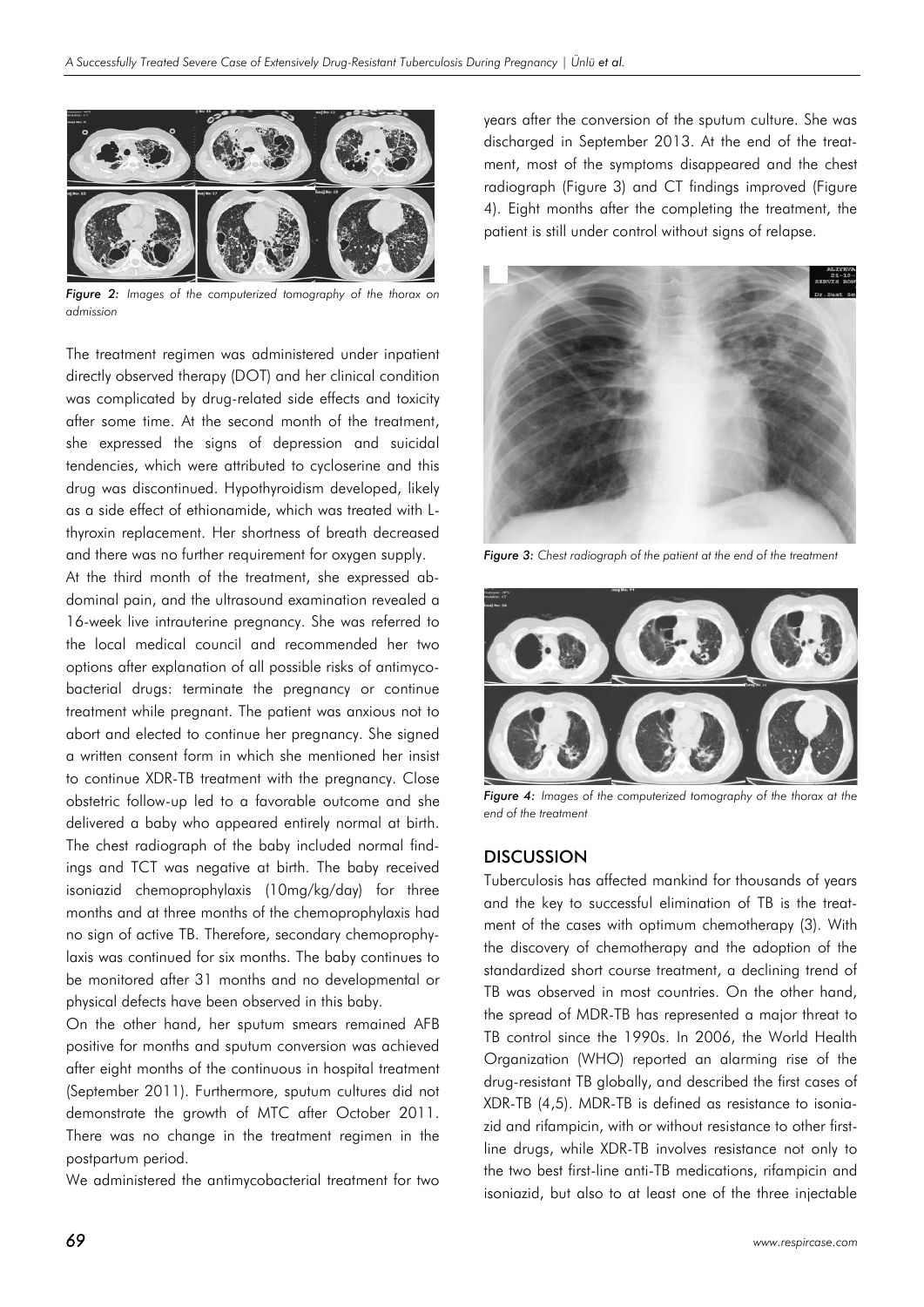second-line agents (amikacin, kanamycin, or capreomycin) and to any fluoroquinolone.

WHO Global Tuberculosis Report in 2013 revealed that 8.6 million people became ill with TB and 1.3 million people died from TB in 2012 (6). According to the same report, globally in 2012, an estimated 450,000 people developed MDR-TB, and there were an estimated 170,000 deaths from MDR-TB (6). At least one case of XDR-TB has been reported by 92 countries by the end of 2012 and on average, an estimated 9.6% of MDR-TB cases had XDR-TB. China, India, and the Russian Federation have the highest burden of resistant-TB followed by 24 other countries. Although Turkey is not among these countries, there is still no national or usable guideline to detect drug-resistance rates in Turkey (7,8).

Several factors are related for the development of drugresistant TB cases. These include non-adherence to the therapy, lack of direct observed treatment, limited or interrupted drug supplies, poor quality of drugs, widespread availability of anti-TB drugs without prescription, poor medical management, and poorly-managed national control programs (9-11). It is likely that all of these factors played a role in the development of XDR-TB in this case.

Although XDR-TB is generally thought to have high mortality rates, it is possible to treat many cases with the proper combination and the rational use of available antimycobacterial drugs. The management of XDR-TB requires at least four drugs to which the MTC isolate is sensitive or likely to be sensitive (12).

Experience with second-line drugs during pregnancy is poorly described and primarily case reports provide guidance for management of XDR-TB in pregnancy (13-15). Therefore, there is a still lack of evidence regarding the safety of second-line drugs. Although all second-line drugs are applicable during pregnancy, they should be used with caution and only when the benefits are thought to outweigh potential risks to the fetus. Treatment regimens should be individualized and patients should be screened for the potential risks of the second-line drugs. If the pregnancy is identified during the first trimester, treatment should be delayed until the second trimester, except in cases of advanced clinical disease. Most second-line agents are FDA pregnancy class C, except for aminoglycosides, which are mainly class D. Streptomycin, amikacin, and kanamycin are class D, whereas only capreomycin is class C. All fluoroquinolones, ethionamide, prothionamide, para-aminosalicylic acid, cycloserine, clofazimine, and clarithromycin are considered as class C. Only amoxicillin-clavulanic acid is class B and the category of thiacetazone is not determined yet. Shin et al. (16) mentioned that parenteral therapy should be avoided during the first 20 weeks of pregnancy if possible and suggested the consideration of capreomycin among aminoglycosides if parenteral therapy is needed. They also recommended pyridoxine to all pregnant patients receiving ethionamide, prothionamide, or cycloserine. Our treatment regimen included a combination of moxifloxacin (400 mg/day), ethionamide (750 mg/day), and cycloserine (500 mg/day) until the development of psychological symptoms, and para-aminosalicylic acid (8 gr/day), capreomycin (750 mg/day), clofazimine (200 mg/day), clarithromycin (1000 mg/day), and amoxicillin-clavulanic acid (4000-250 mg/day).

The optimum duration of the treatment has not yet been determined. However, it is recommended to continue the treatment for a minimum of 18 months after culture conversion, and extend the therapy to 24 months in chronic cases with extensive pulmonary damage (17). The administration of therapy for at least two years is required in most of the patients. We prolonged the antimycobacterial treatment and administered the therapy for two years after the conversion of sputum culture due to severely damaged lung parenchyma of the patient.

Another matter in question related to this topic is how to manage the treatment during pregnancy. Some clinicians recommend termination of the pregnancy (18), whereas others recommend reducing or delaying the treatment during pregnancy (13,19). Consistent with our results, Shin et al. (16) and Palacios et al. (20) reported that successful treatment of drug-resistant TB during gestation is possible.

There are no publications in the literature demonstrating the results of thoracic surgery performed during pregnancy for the treatment of drug-resistant TB.

In conclusion, XDR-TB can be successfully treated during pregnancy and women who become pregnant while being treated for XDR-TB should have the option not to terminate their pregnancy if they accept the possible risks of second-line antimycobacterial drugs. Treatment regimens should be individualized and all patients should be under close medical follow-up for the side effects of the second-line drugs.

#### CONFLICTS OF INTEREST

None declared.